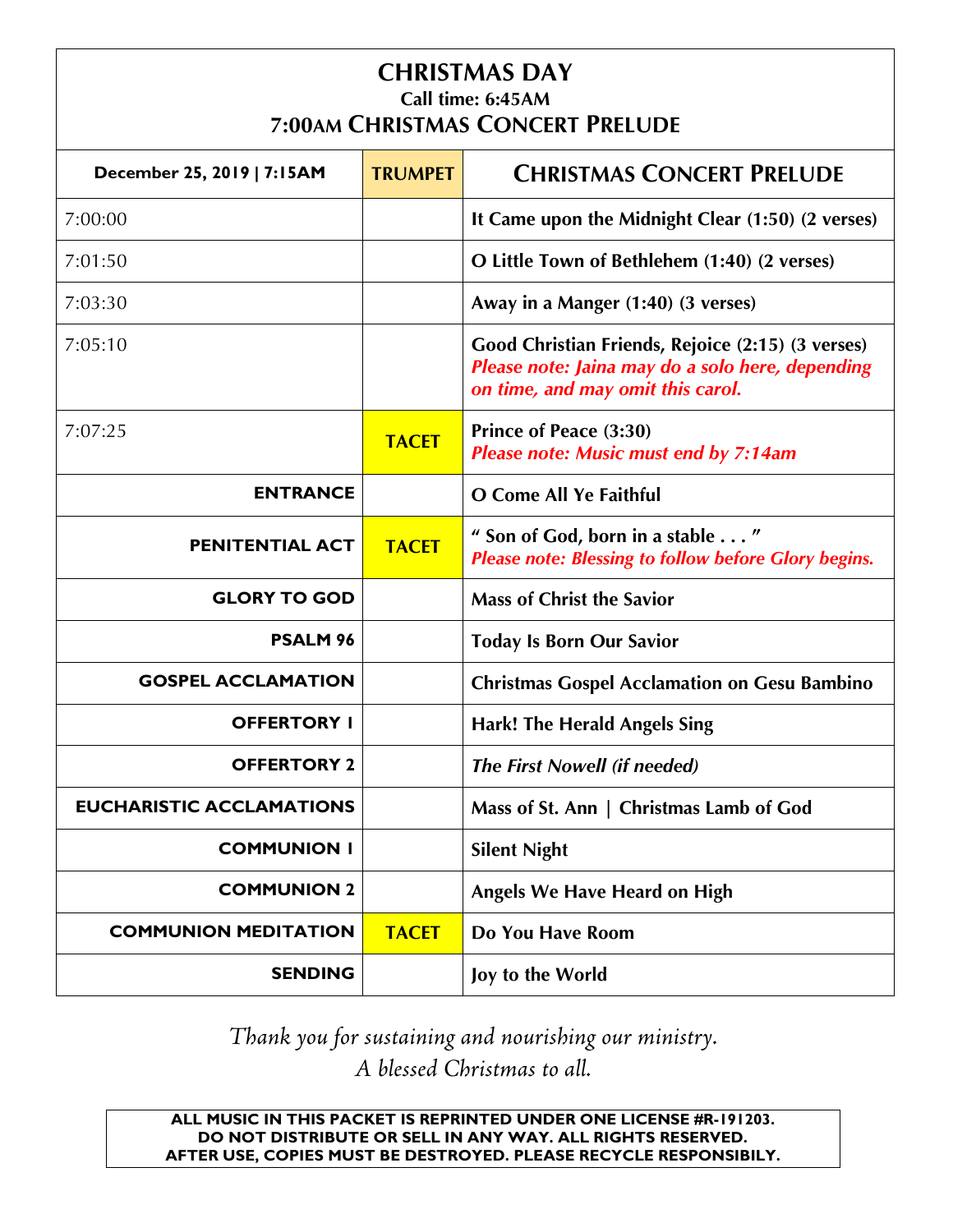## It Came upon the Midnight Clear





*Intro*



Tune: CAROL, CMD; Richard S. Willis, 1819--1900<br>Descant. Robert J. Powell, b.1932, © 1982, GIA Publications, Inc., alt.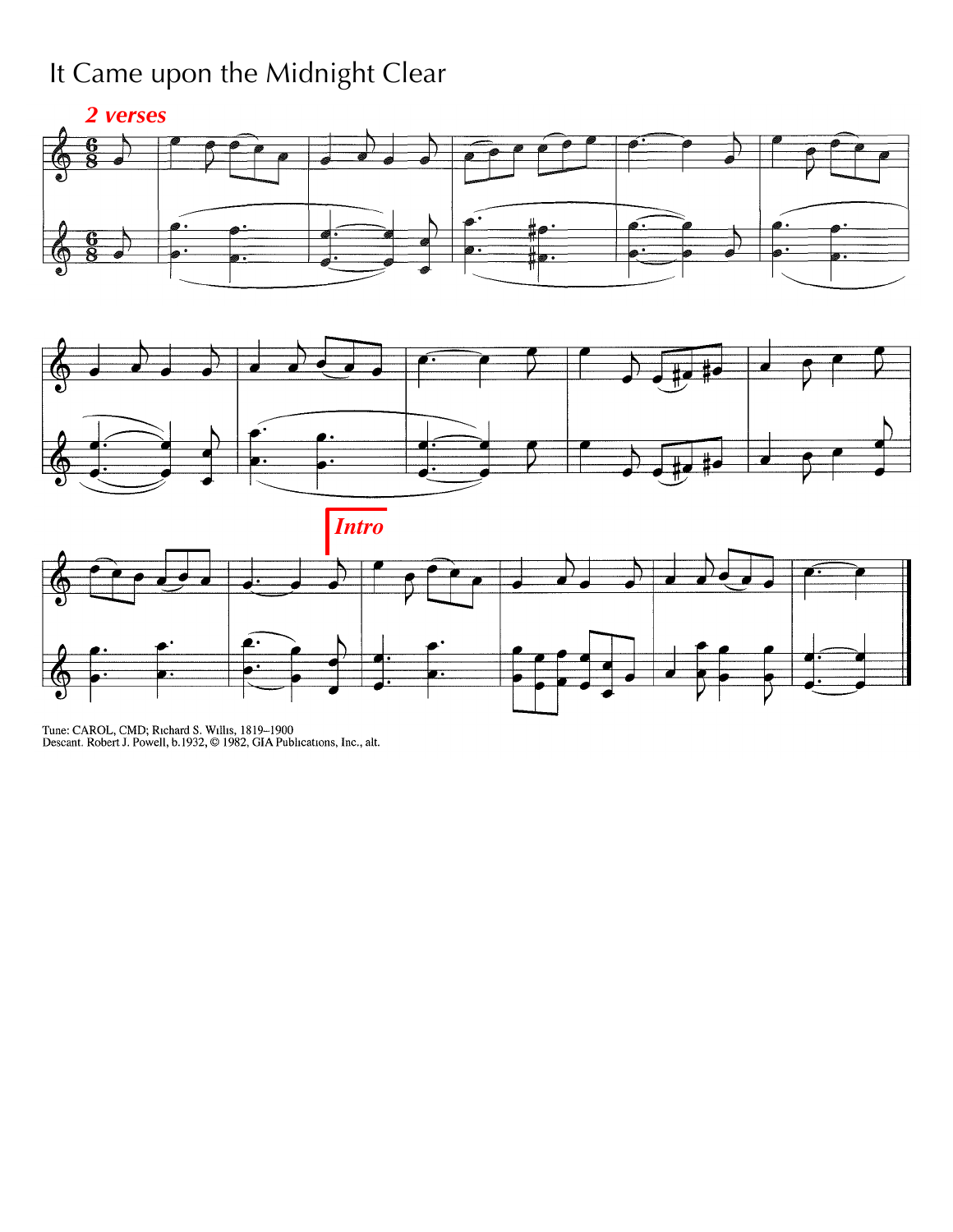### O Little Town of Bethlehem



Tune: ST. LOUIS, 8 6 8 6 7 6 8 6; Lewis H. Redner, 1831-1908 (RS)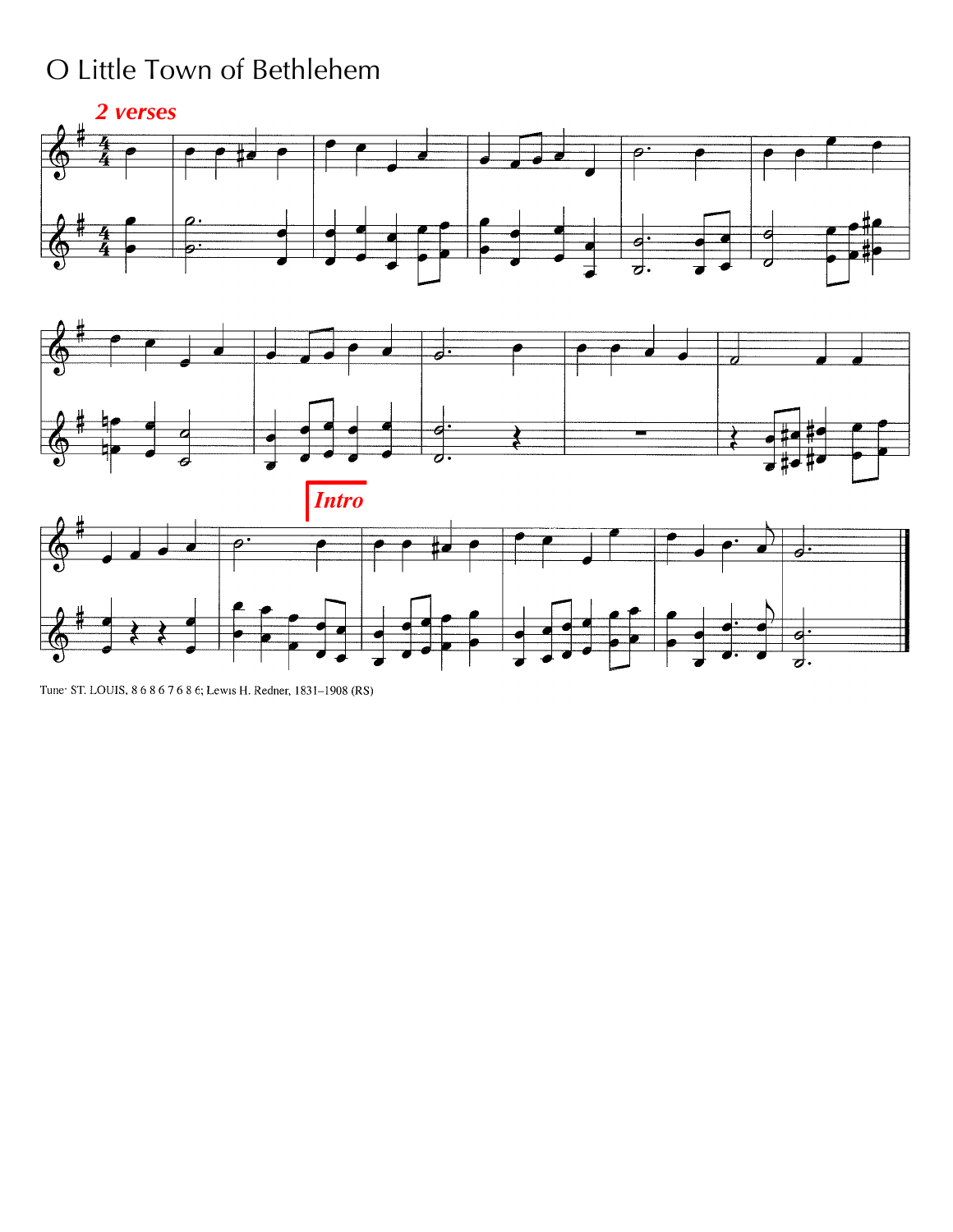### Away in a Manger



Tune: MUELLER, 11 11 11 11, James R. Murray, 1841-1905; harm. by Robert J. Batastini, b.1942, © 1994, GIA Publications, Inc.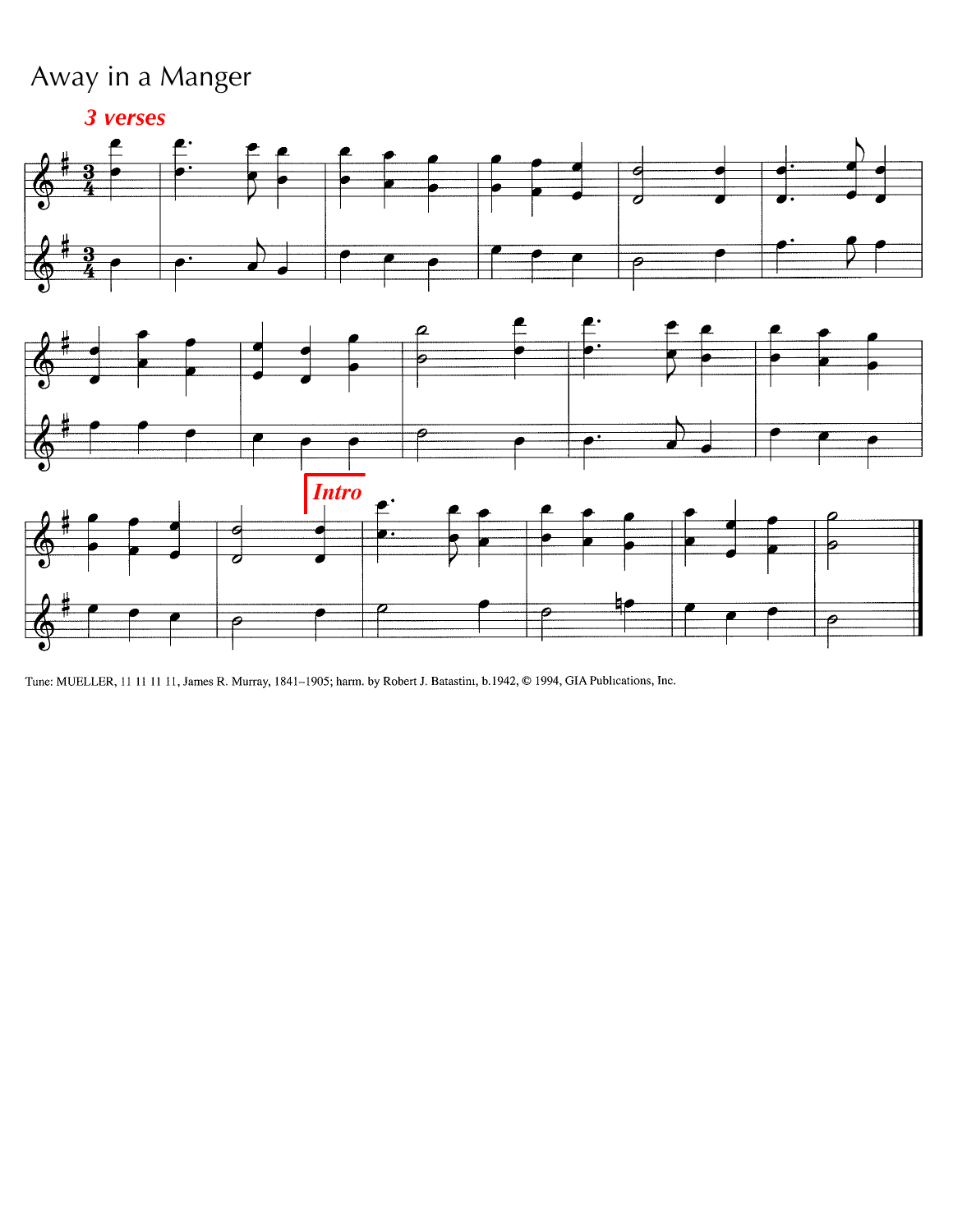### Good Christian Friends, Rejoice











Tune IN DULCI JUBILO, 66 77 78 55, Klug's Getstliche Lieder, Wittenberg, 1535, harm by Robert L Pearsall, 1795-1856<br>Descant Scott Withiow, © 1980, GIA Publications, Inc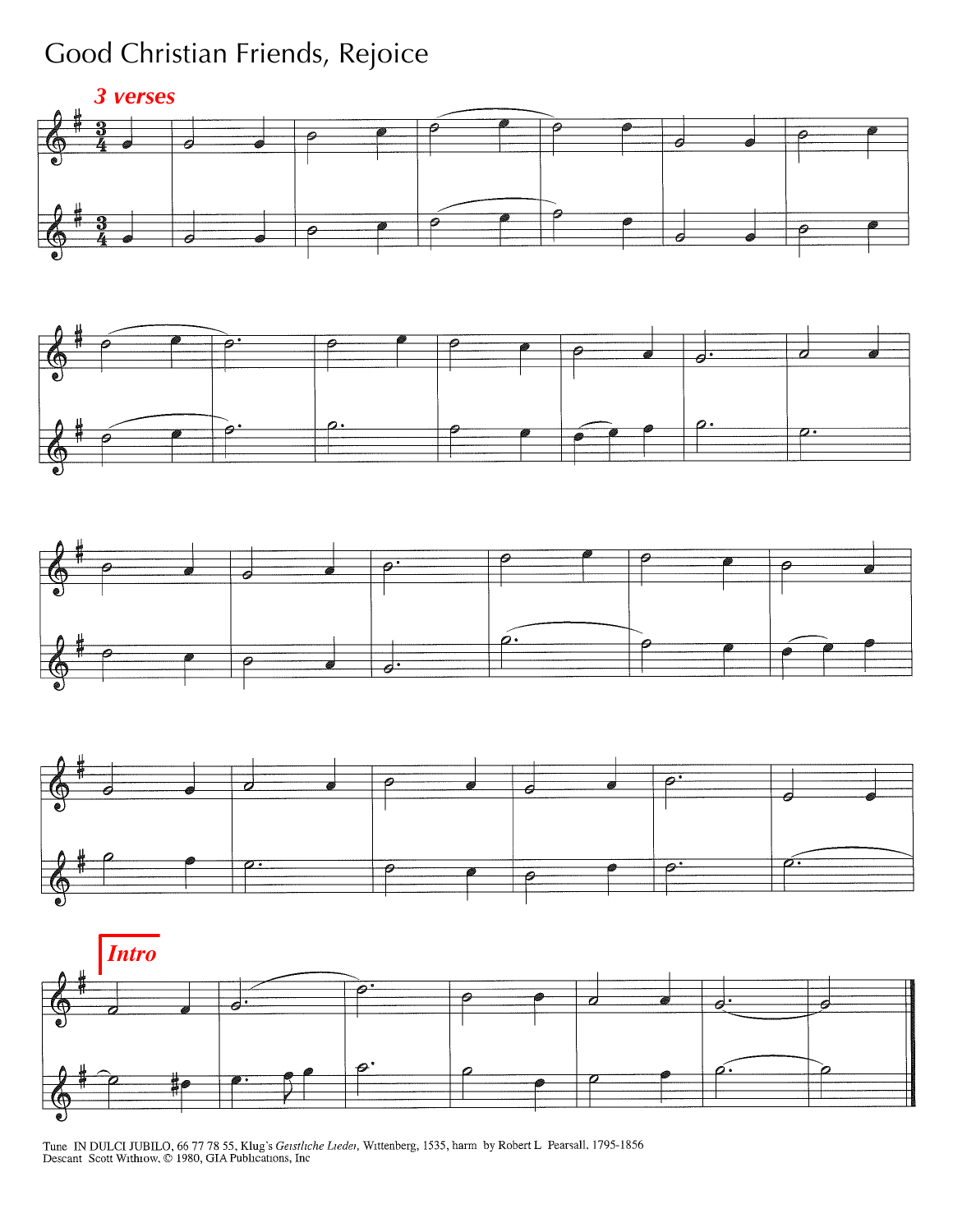# **Prelude Prince of Peace TACET**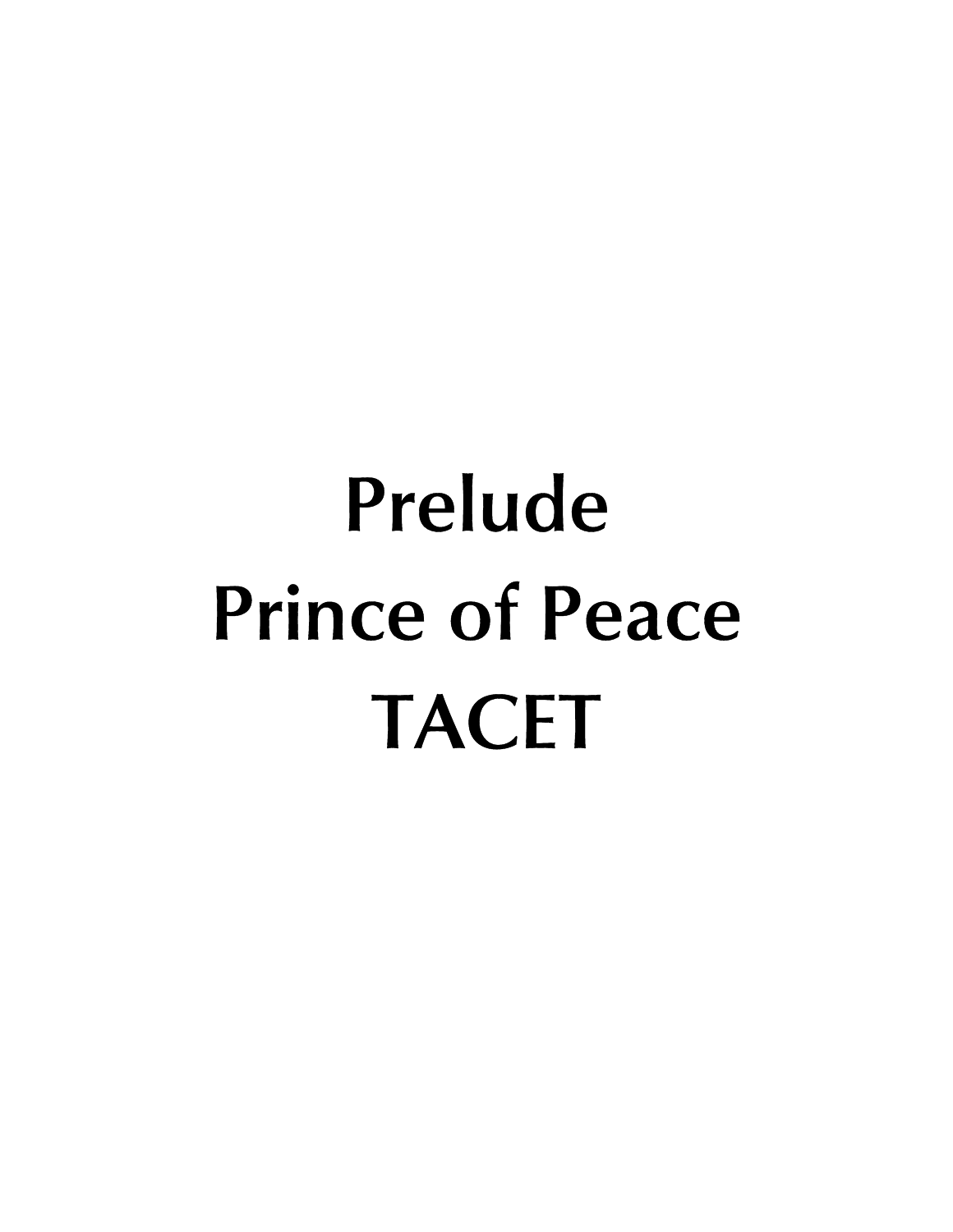O COME, ALL YE FAITHFUL

arr. Richard Proulx, 1994

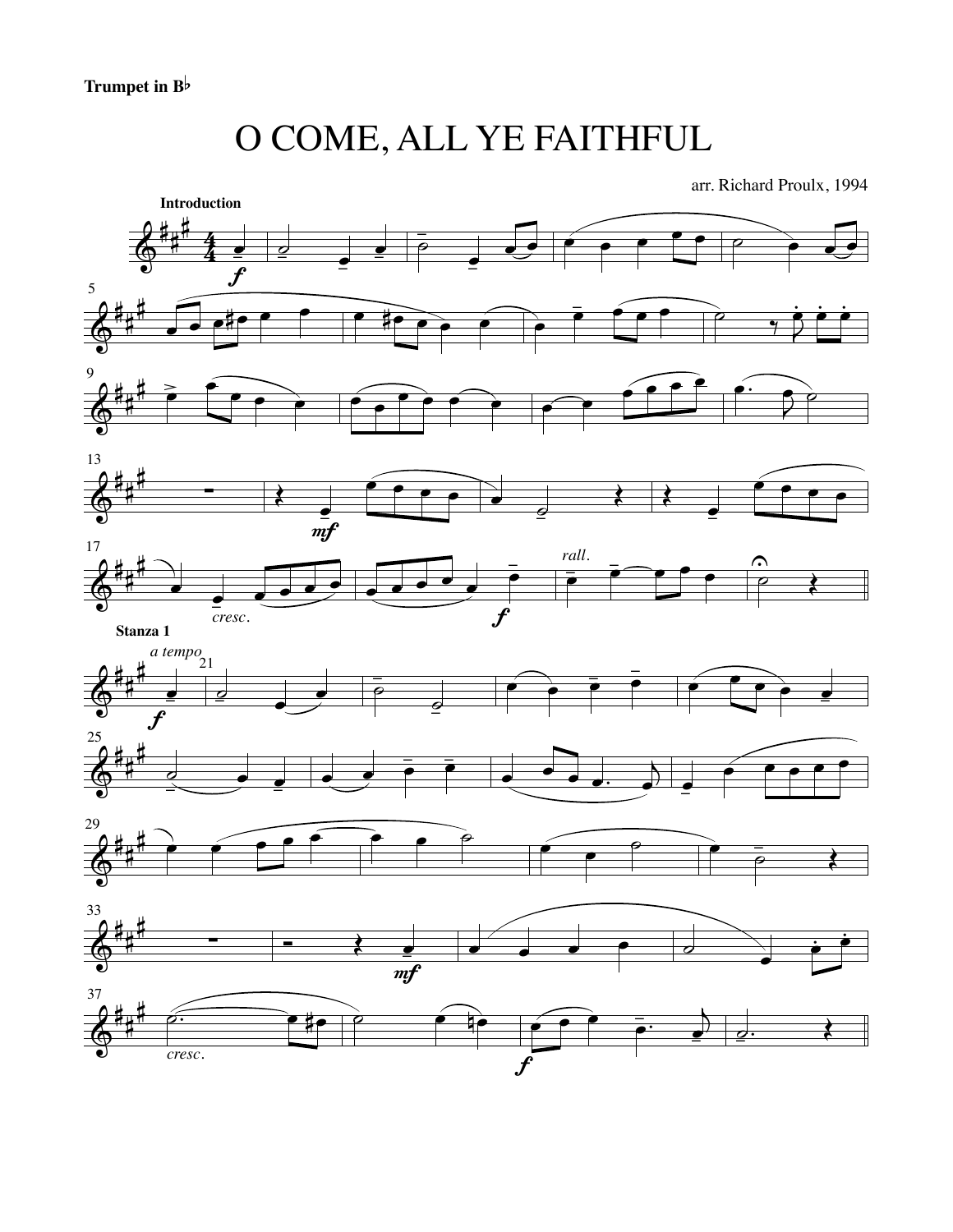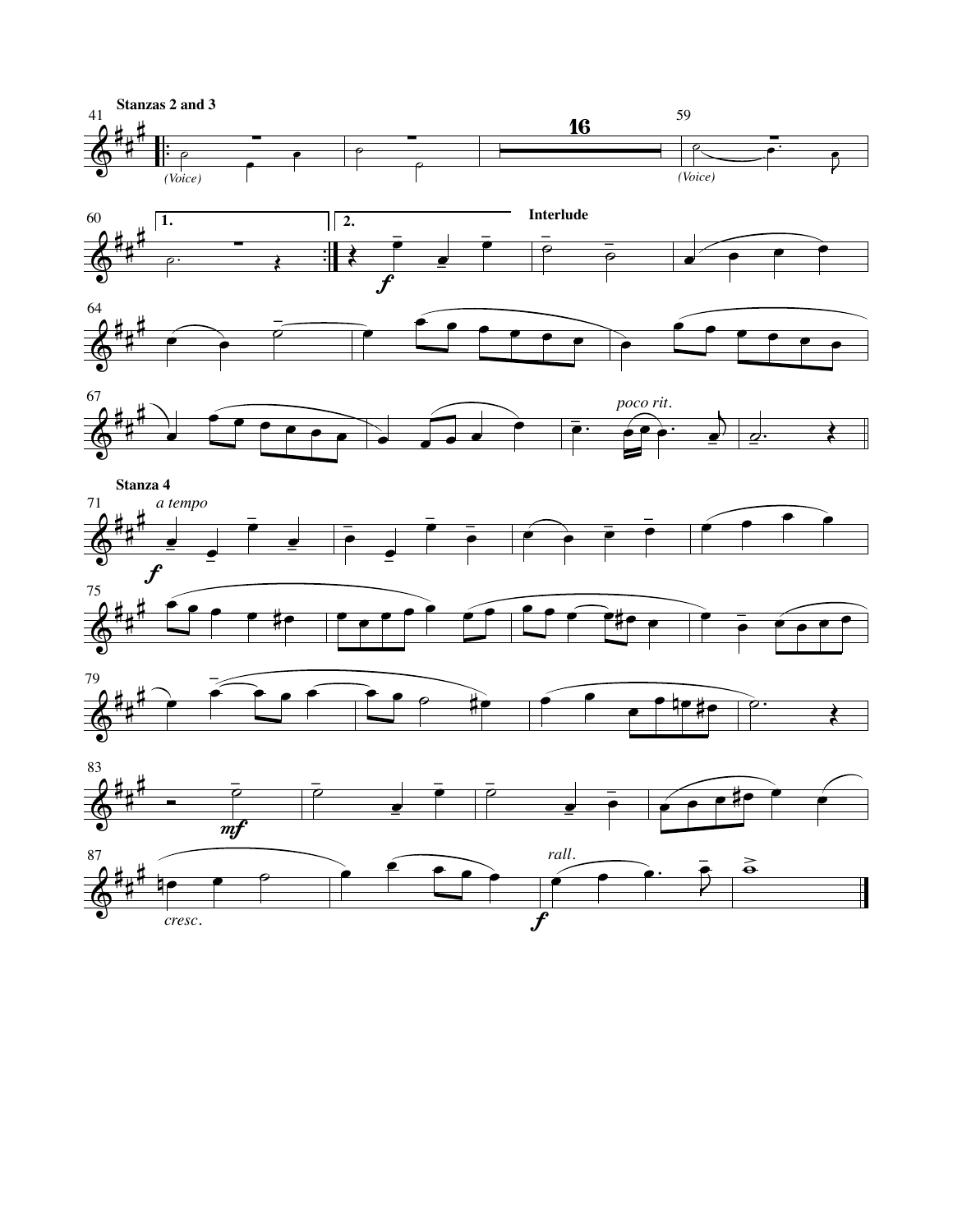# **PENITENTIAL ACT TACET**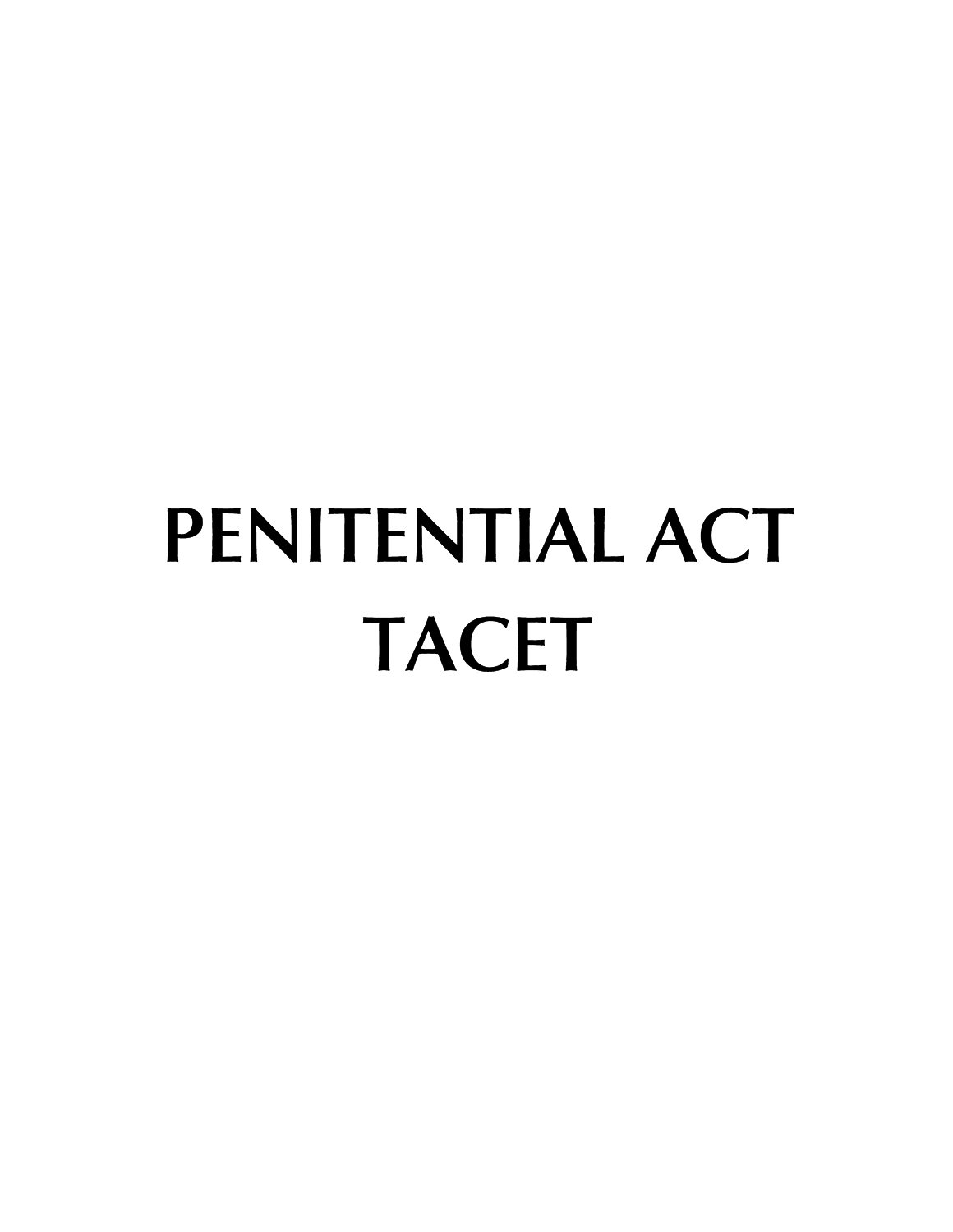Trumpet in B<sub>b</sub>

## Glory to God

Christmas 2019

**MOCS** 









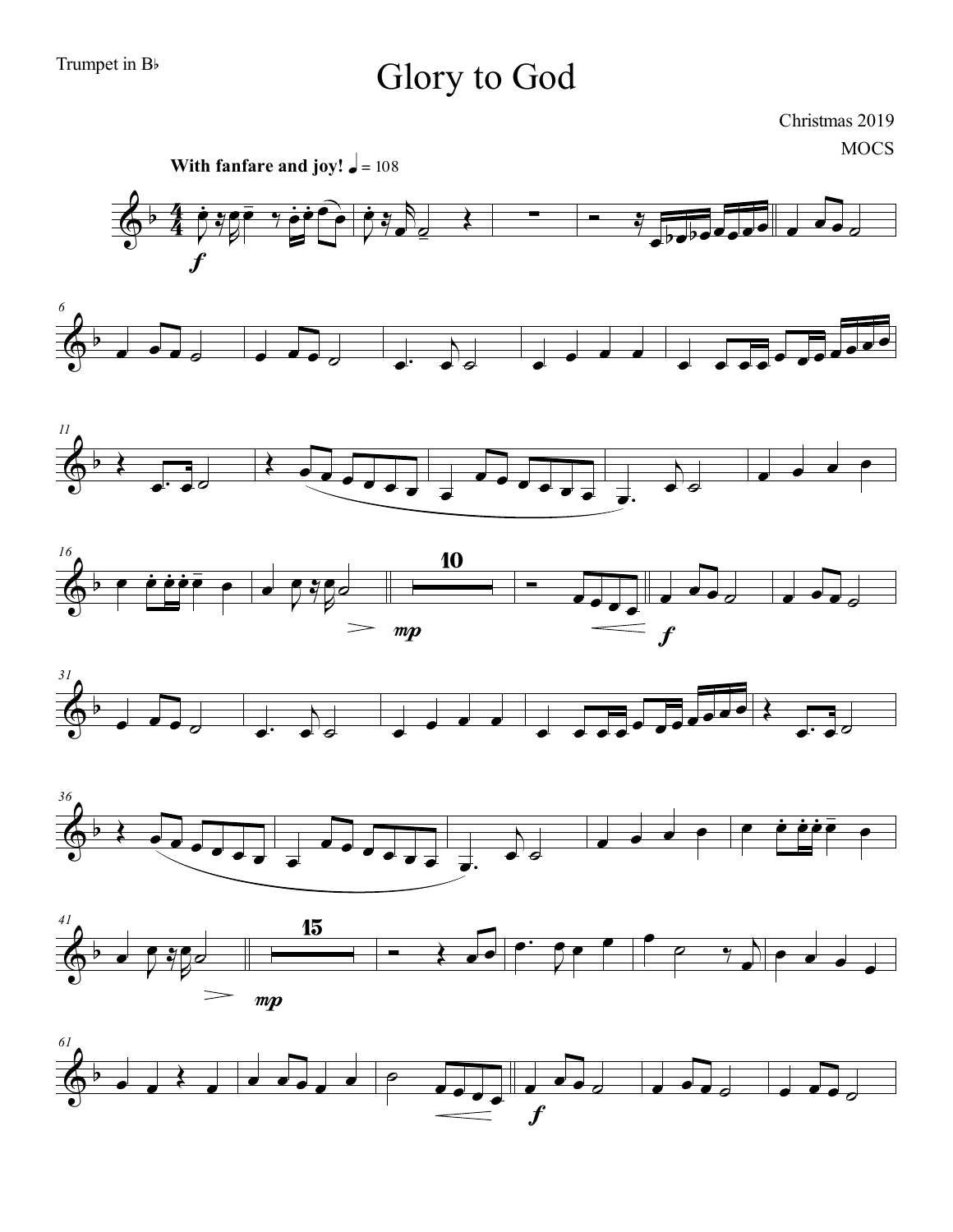









 $molto$  rit.



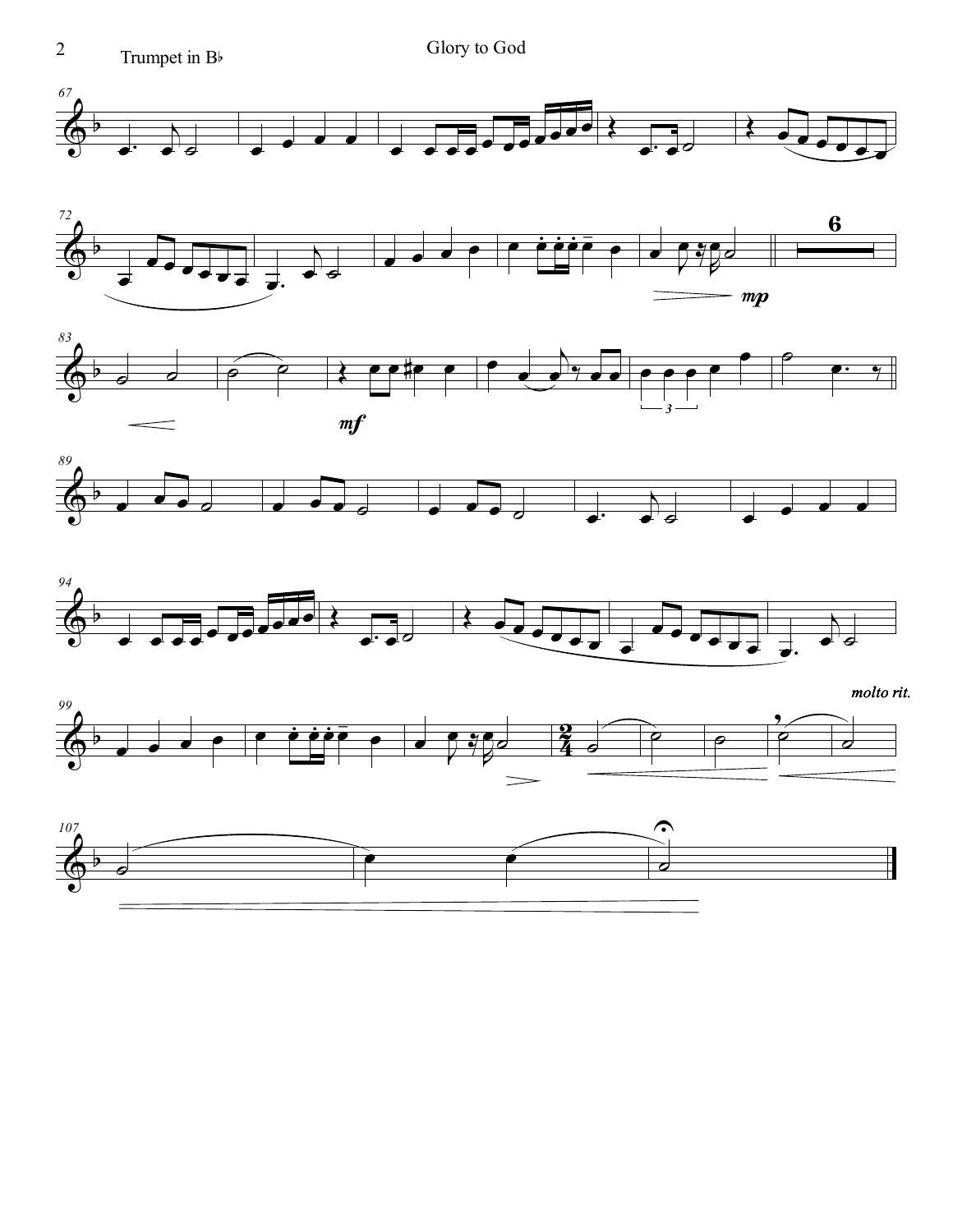Trumpet in B<sup>b</sup> Psalm 96 Today Is Born a Savior

 $\Phi$ ∀  $\frac{6}{8}$   $\rightarrow$ œ **With energy, but don't rush**  $\sqrt{a} = 50$  $m f$  $\overline{\phantom{a}}$  $\overline{\bullet}$ ι  $\bullet$ œ œ ι  $\begin{array}{c} \hline \hline \hline \hline \hline \end{array}$ ι œ <sup>œ</sup> <sup>œ</sup> <sup>œ</sup> <sup>œ</sup><sup>−</sup> œ ‰  $\overline{\mathbf{z}}$  $\begin{array}{ccc} \cdot & \cdot & \cdot \\ \cdot & \cdot & \cdot \end{array}$ œ  $\Phi$ ∀ *13*  $\overline{\phantom{a}}$  $\overline{\mathbf{e}\,\mathbf{e}}$ ι  $\bullet$ œ œ ι œ œ− œ œ œ œ œ − œ œ œ Ι  $\begin{pmatrix} 0 & 1 \ 0 & 1 \end{pmatrix}$  $\frac{1}{2}$  $\downarrow$  $\rightarrow$  $\bullet$   $\bullet$   $\bullet$   $\bullet$  $\Phi$ ∀ *20* œ œ œ œ− <sup>∑</sup> ‰ œœœœœ <sup>œ</sup> <sup>œ</sup> ∑ ‰ œœœœœ œ œ ∑ œ œ œ œ ‰  $\Phi$ ∀ *27* ∞∞∞≠∞ ι  $\sharp \bullet \rightarrow \searrow$  $\rightarrow$  $\frac{1}{\sqrt{2}}$ ι  $\overrightarrow{c}$ p e e e e e e e e e **β** œ  $\Phi$ ∀ *34* œ  $\downarrow$  $\rightarrow$ <u>e ∵ececee,</u> — √ ° ° ° ∞ ∞ ∞ œ œ Ι œ œ ∑  $\Phi$ ∀ *42* œ œ œ œ y<br>∽e∙ee‡e Ι  $^{\sharp}$  ,  $^{\sharp}$  $\rightarrow$  $\overline{e}$ ι  $\bullet$ o e e e e e e  $\Phi$ ∀  $\frac{9}{8}$ <u>ց</u> **g** <u>գ</u> *49* œ Ι  $\bullet$   $\bullet$   $\bullet$ œ œ  $\nvdash$  $\rightarrow$ œ œ ‰ œ <sup>œ</sup> <sup>œ</sup> <sup>œ</sup> <sup>œ</sup> <sup>œ</sup> <sup>œ</sup><sup>−</sup>  $\overline{\mathbf{5}}$  $\overrightarrow{z}$ œ œ

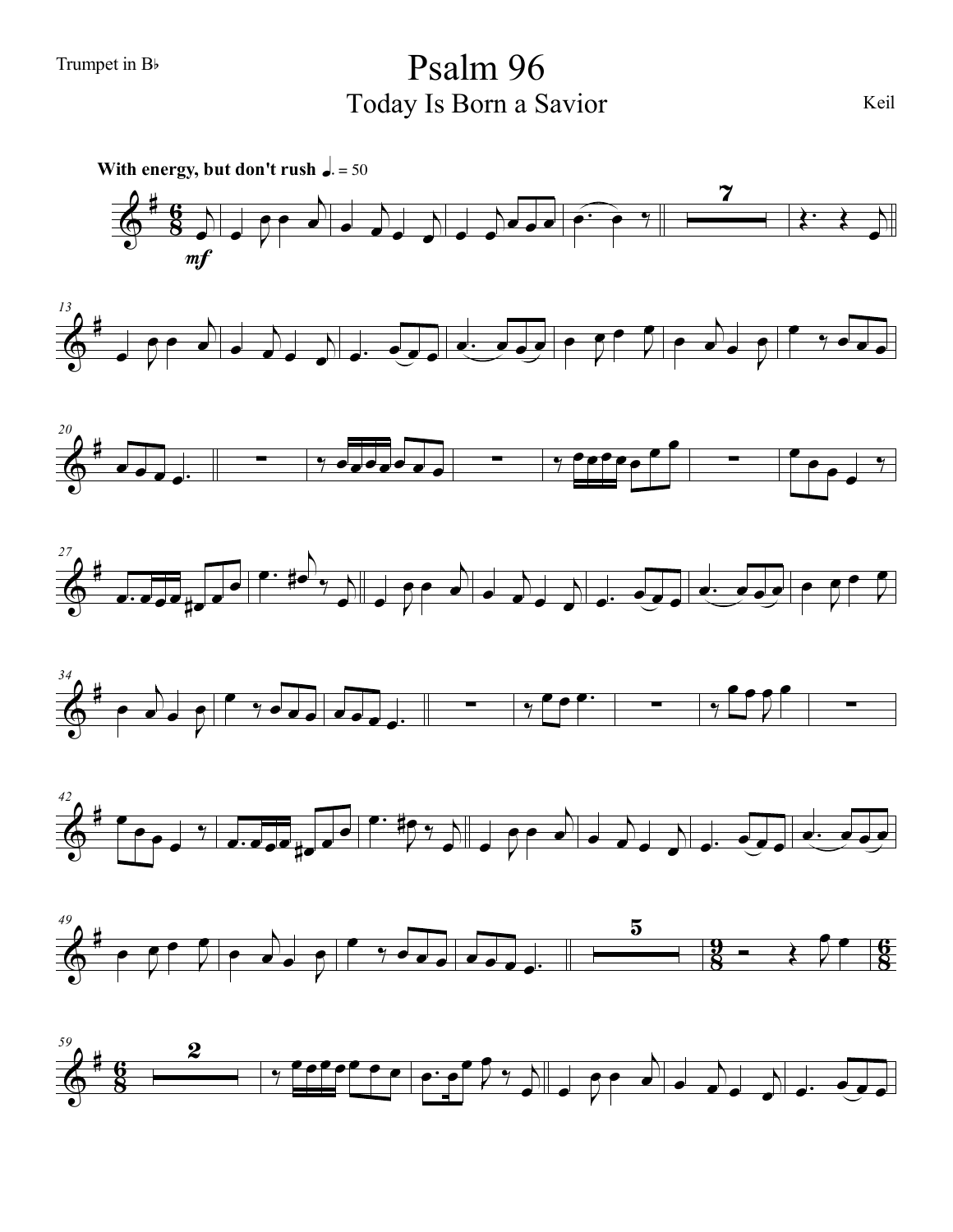





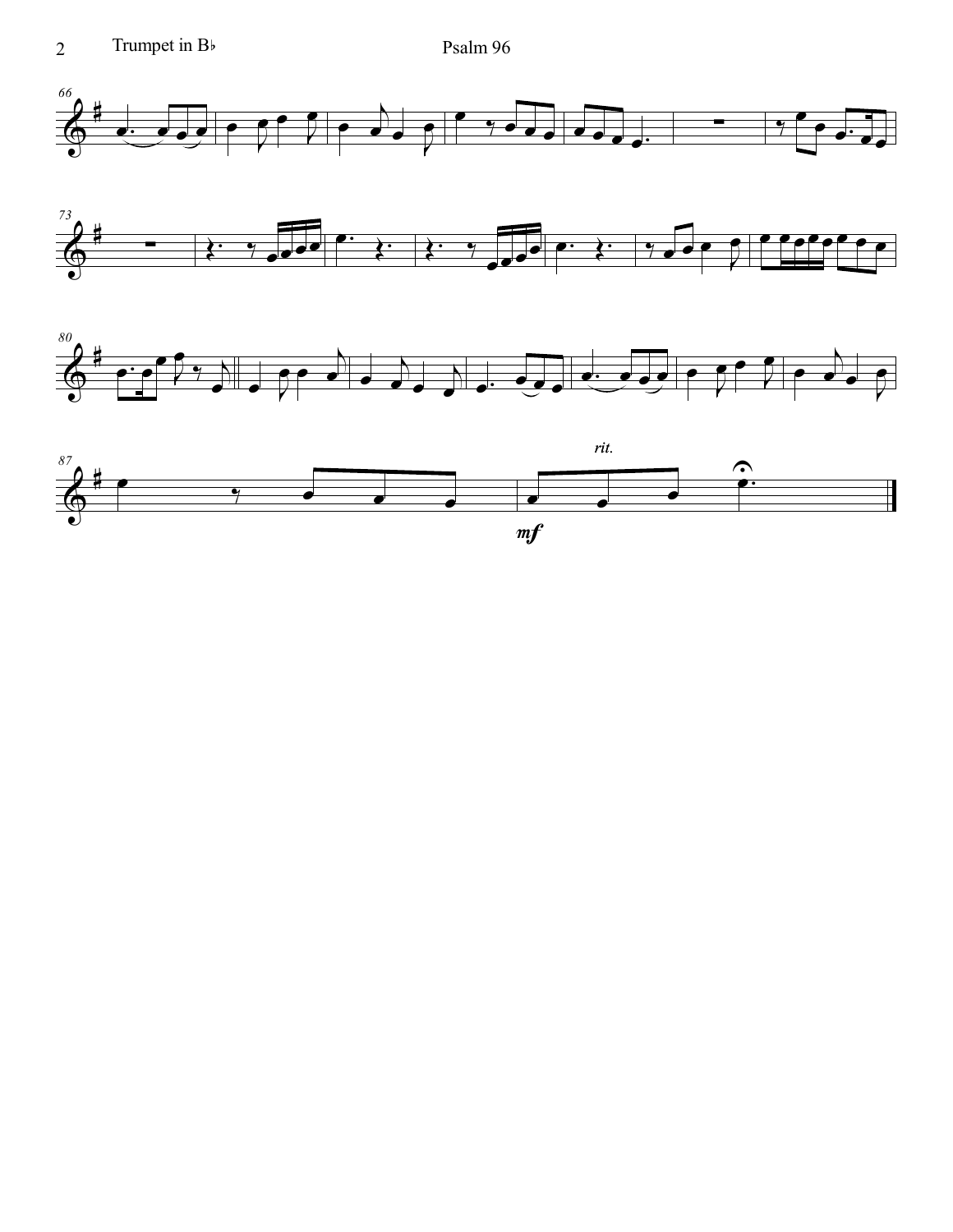Trumpet in  $B$ <sup>b</sup>

# Christmas Gospel Acclamation on Gesu Bambino <sup>7</sup>:15a Christmas Day









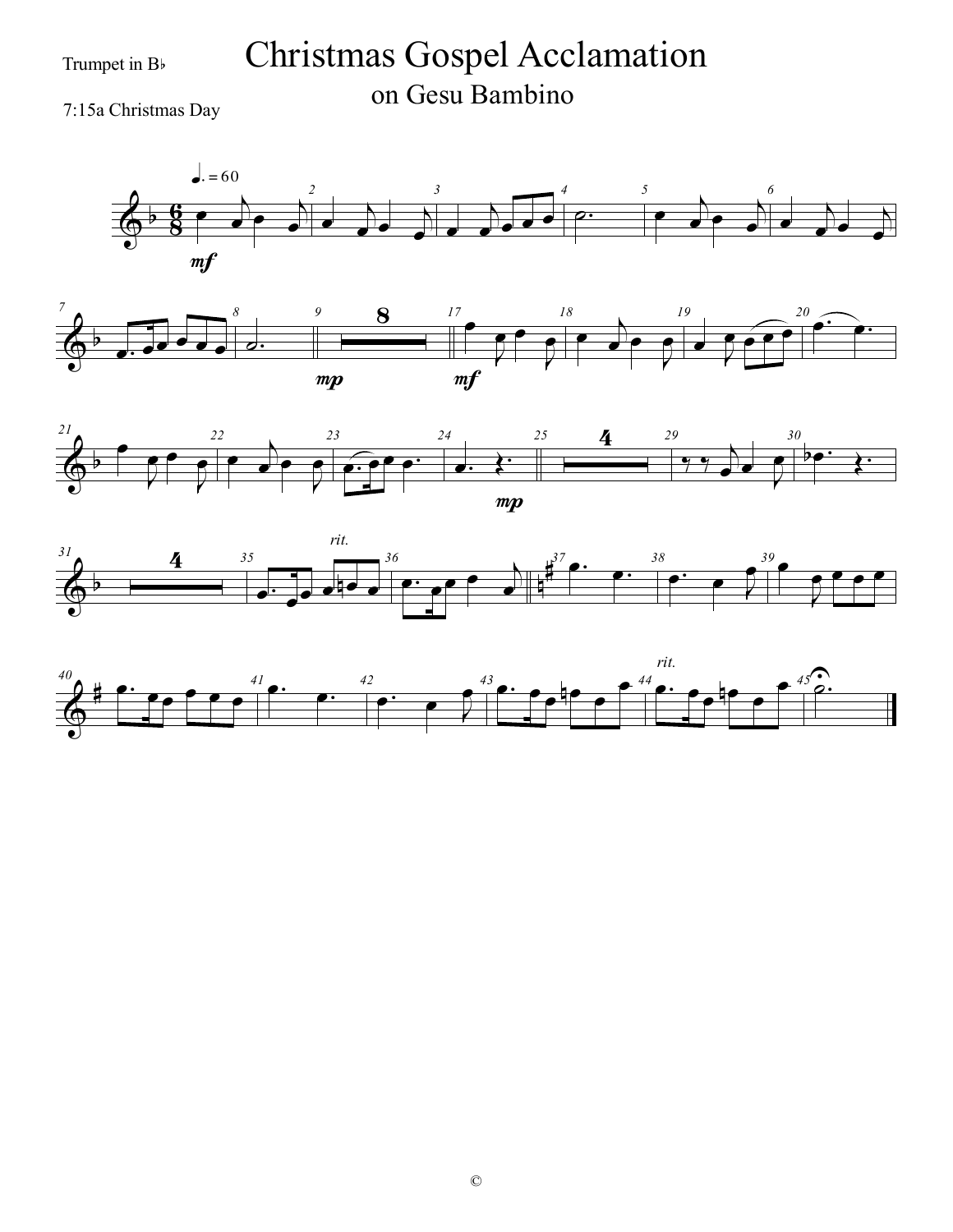### Hark! The Herald Angels Sing











Tune: MENDELSSOHN, 77 77 D with refrain; Felix Mendelssohn, 1809-1847 (RS)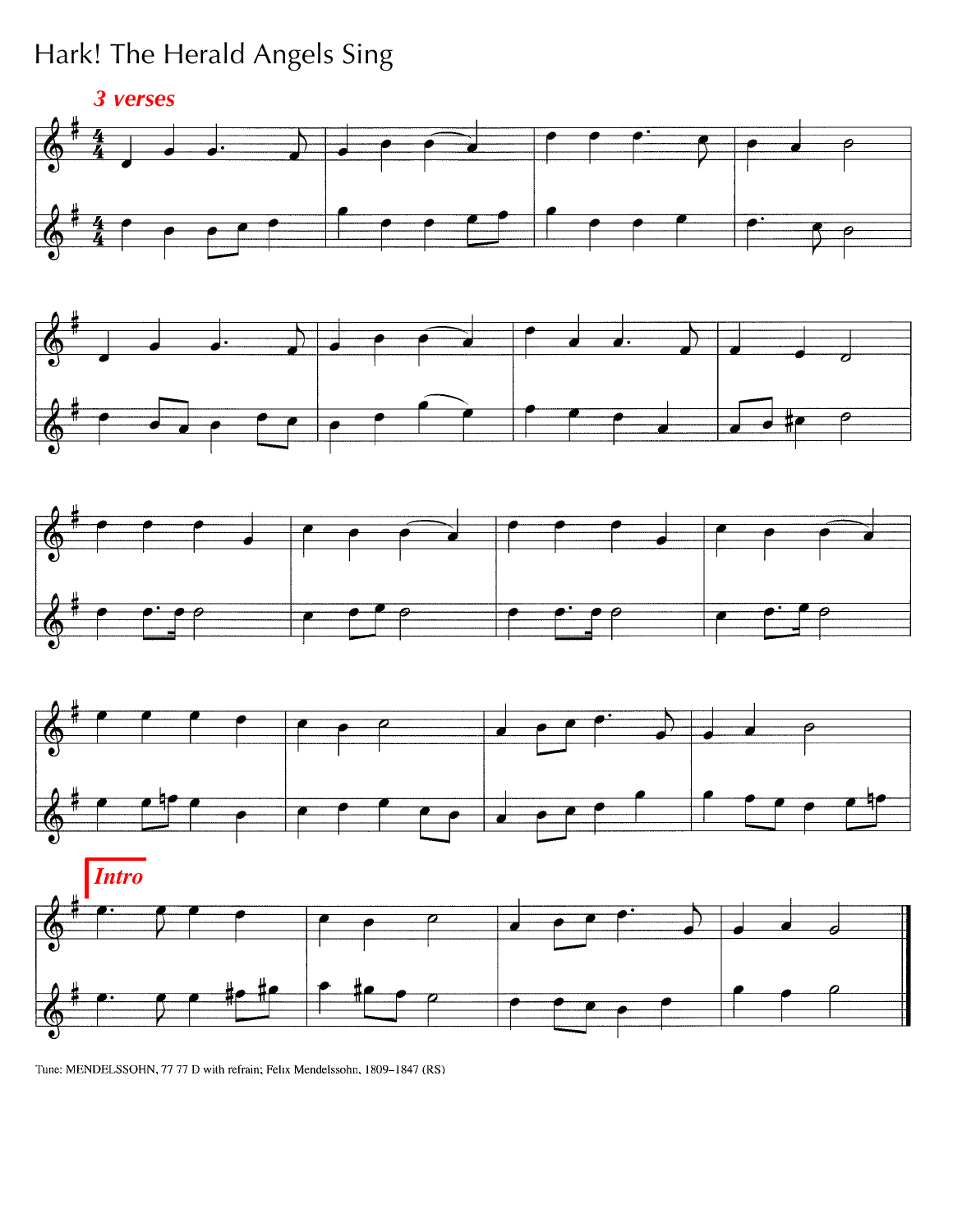### The First Nowell

#### *Verses as needed*











Tune. THE FIRST NOWELL, Irregular; English carol; harm. from Christmas Carols New and Old, 1871 (JE)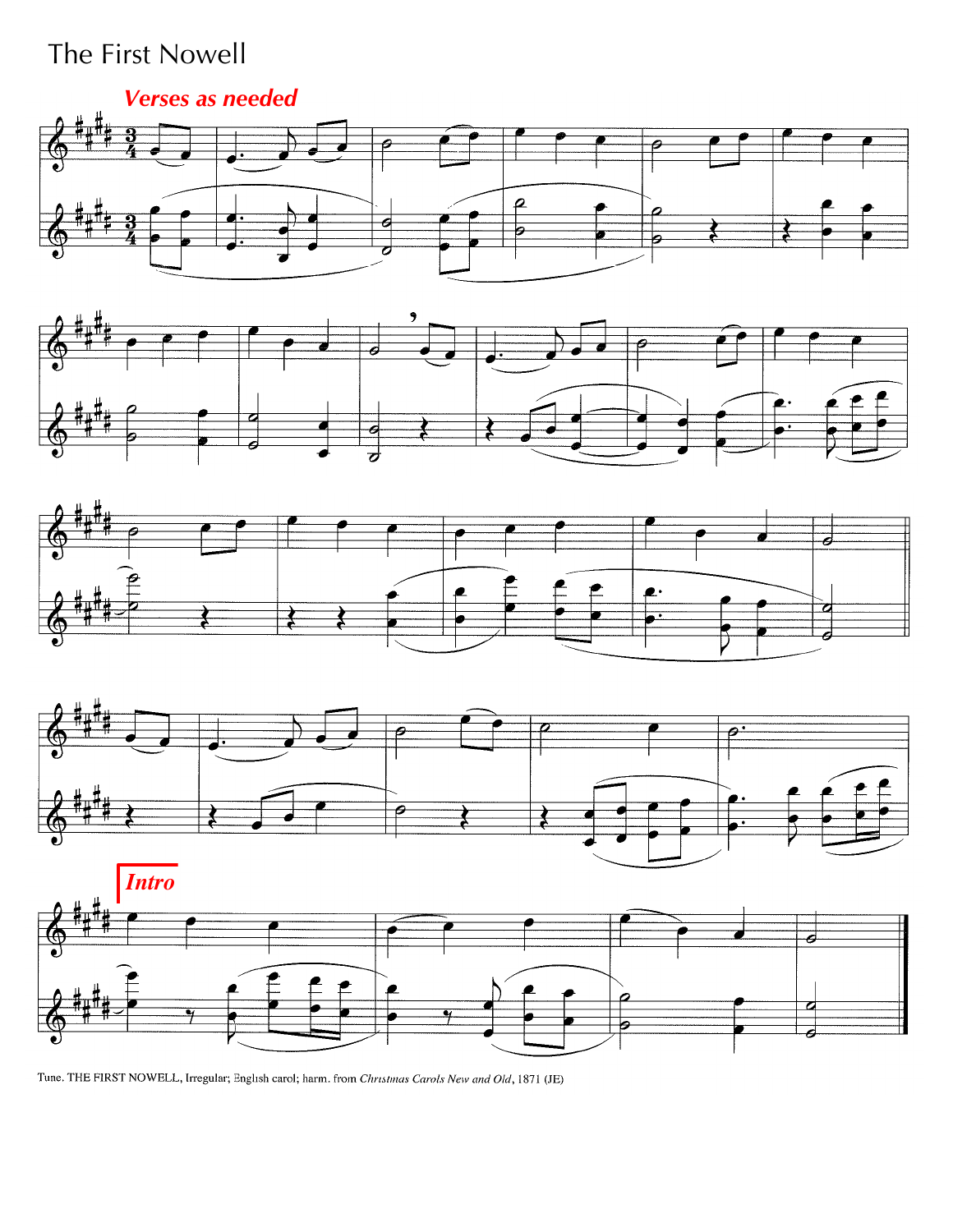*6*

œ œ

# Holy - Mass of St. Ann Christmas

Ed Bolduc R. Vanasdlen





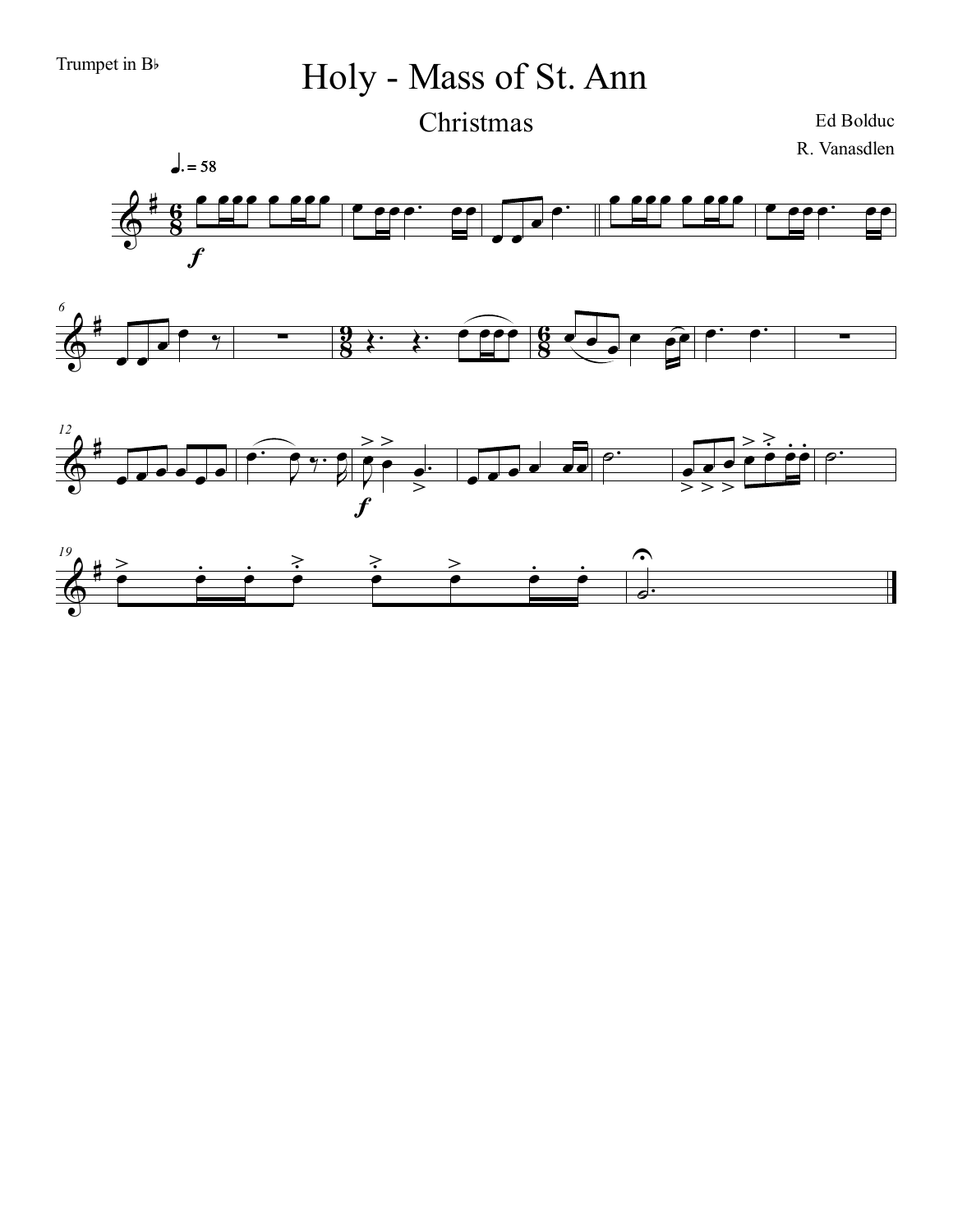# **MYSTERY OF FAITH TACET**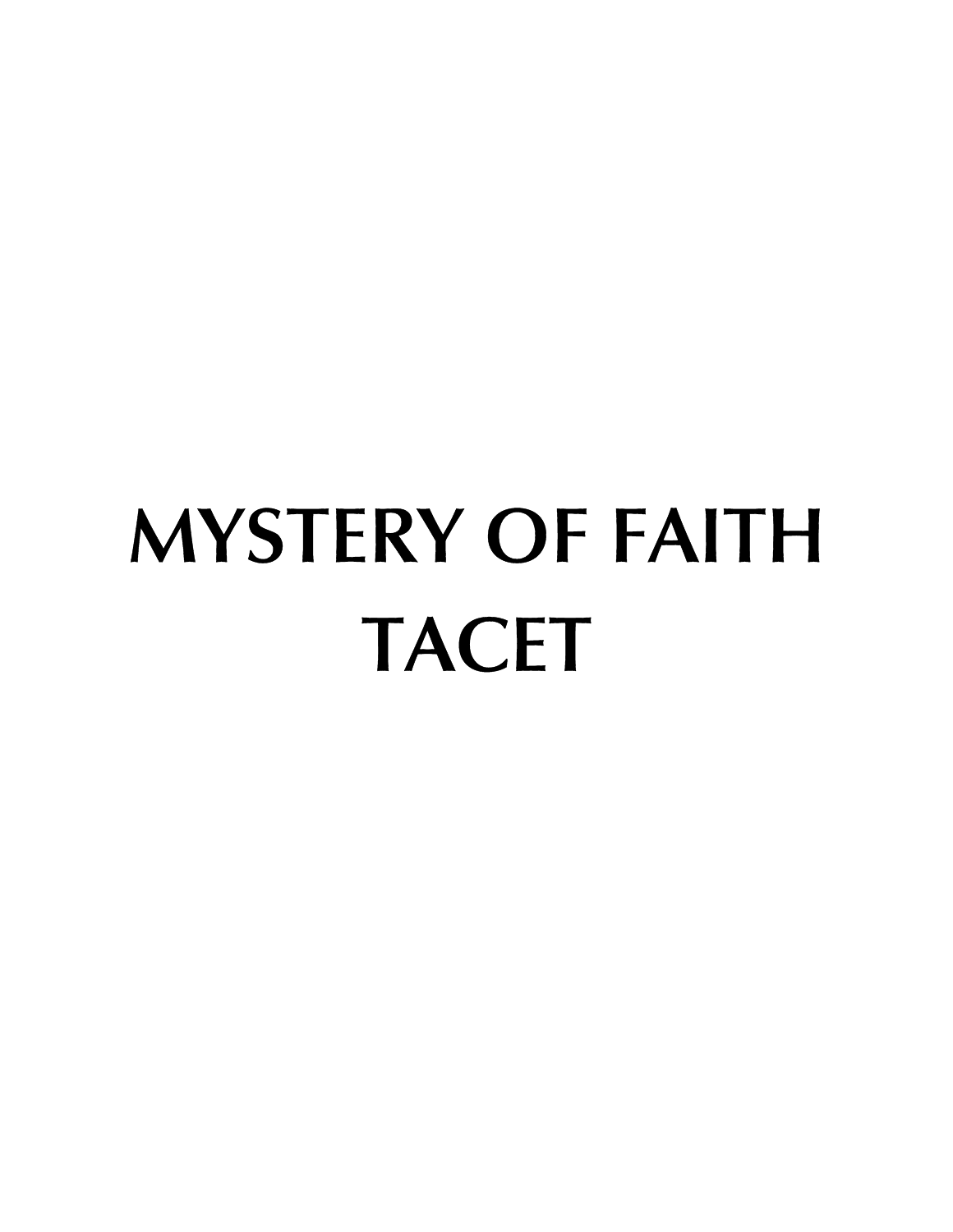Trumpet in B<sub>b</sub> Great Amen - Mass of St. Ann Christmas

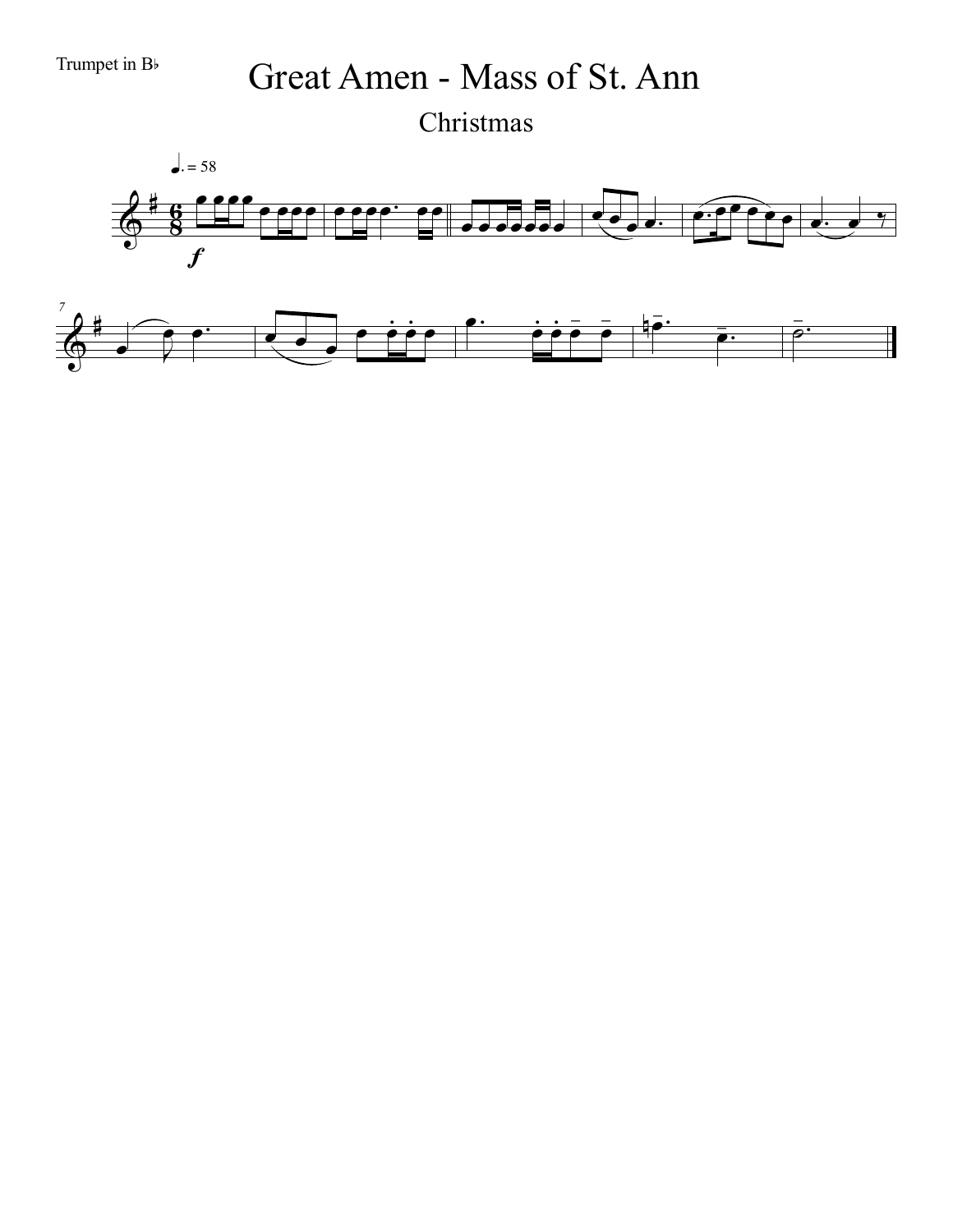#### Trumpet in  $B$ <sup>b</sup>

# Christmas Lamb of God

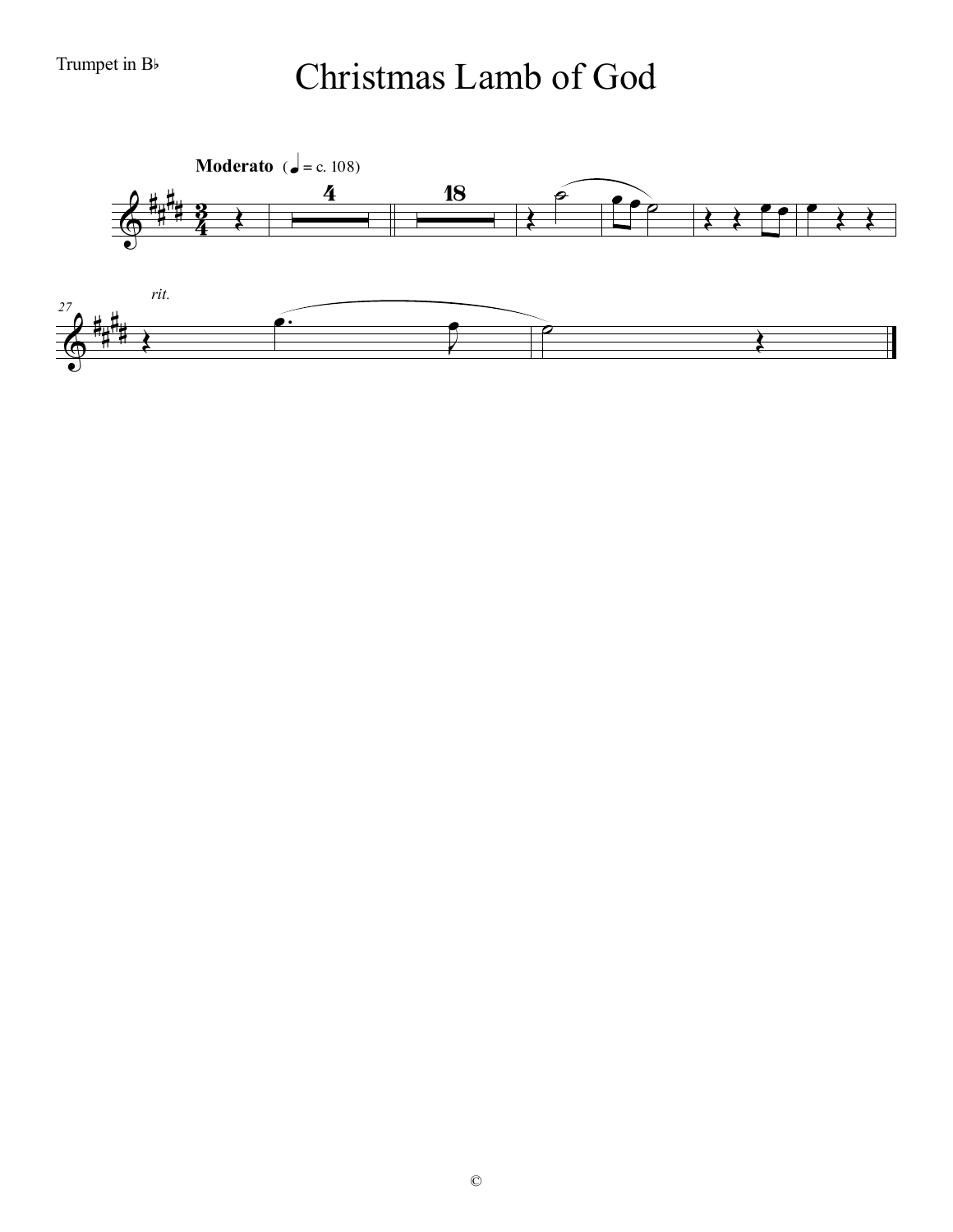# Silent Night







Tune: STILLE NACHT, 66 89 66; Franz X. Gruber, 1787-1863<br>Descant: Eugene Englert, b.1931, © 1980, GIA Publications, Inc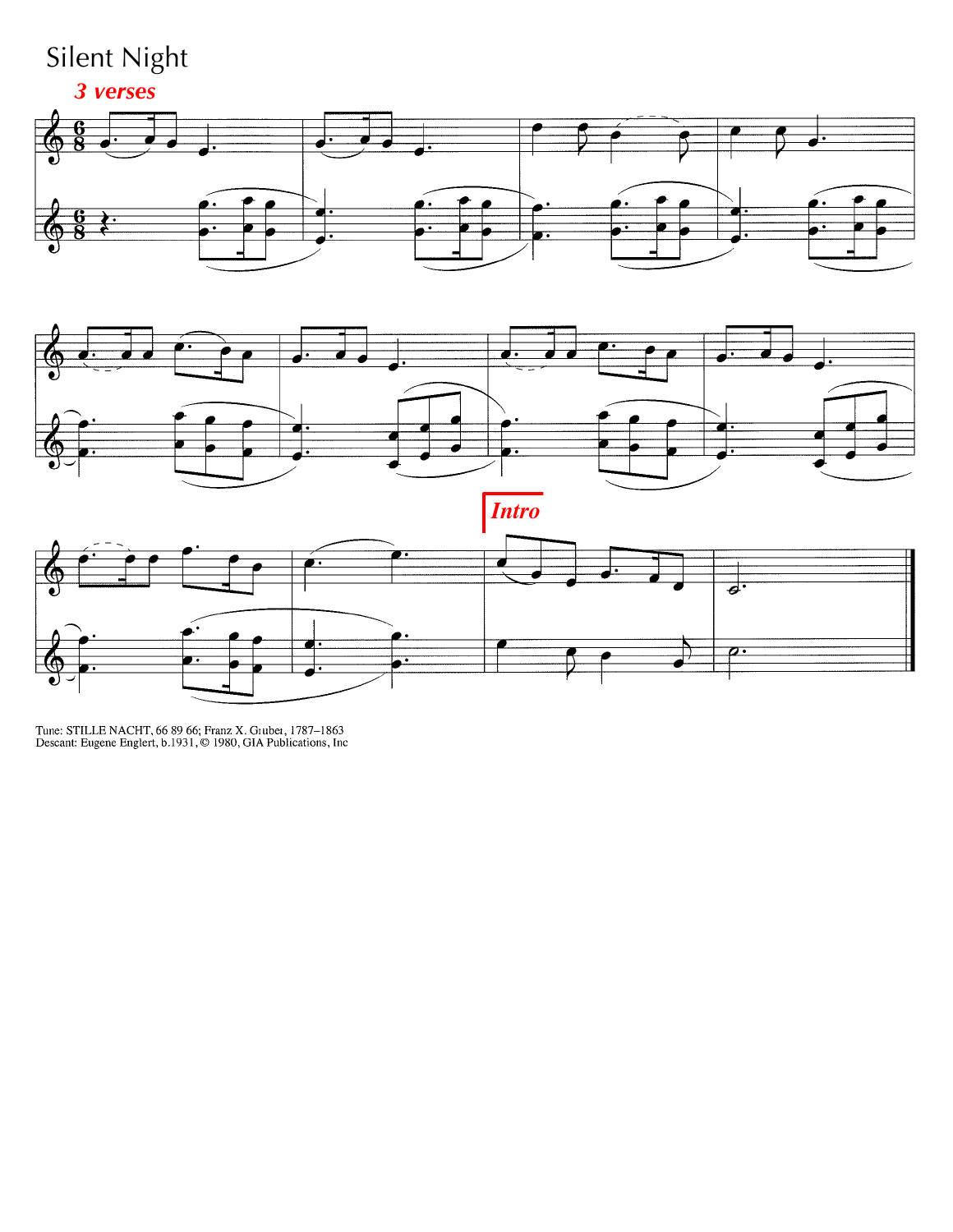Angels We Have Heard on High









*Intro*



Tune: GLORIA, 7777 with refiain, French traditional Descant: Haiold Owen, b.1931, © 1979, GIA Publications, Inc.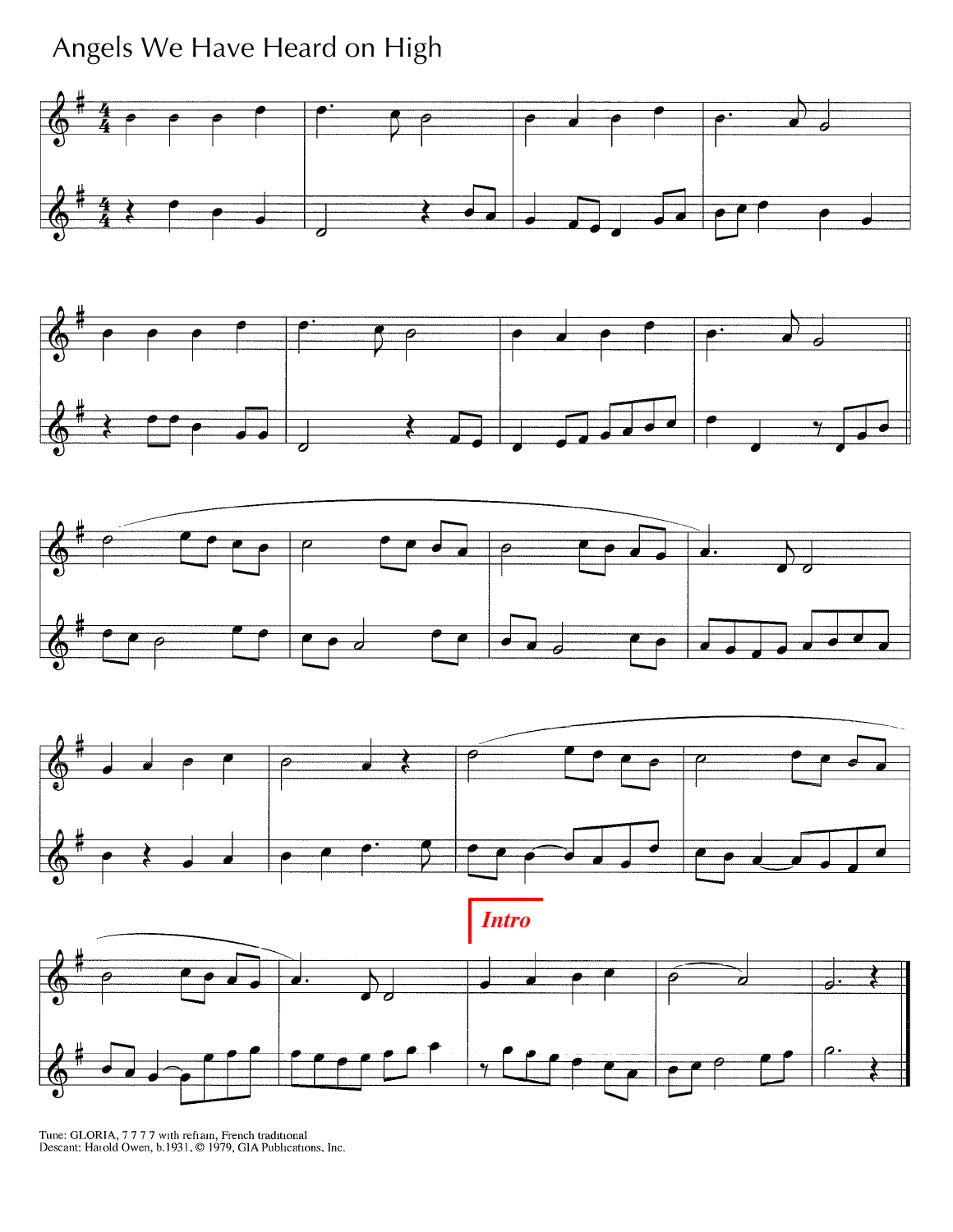# **Communion Meditation Do You Have Room? TACET**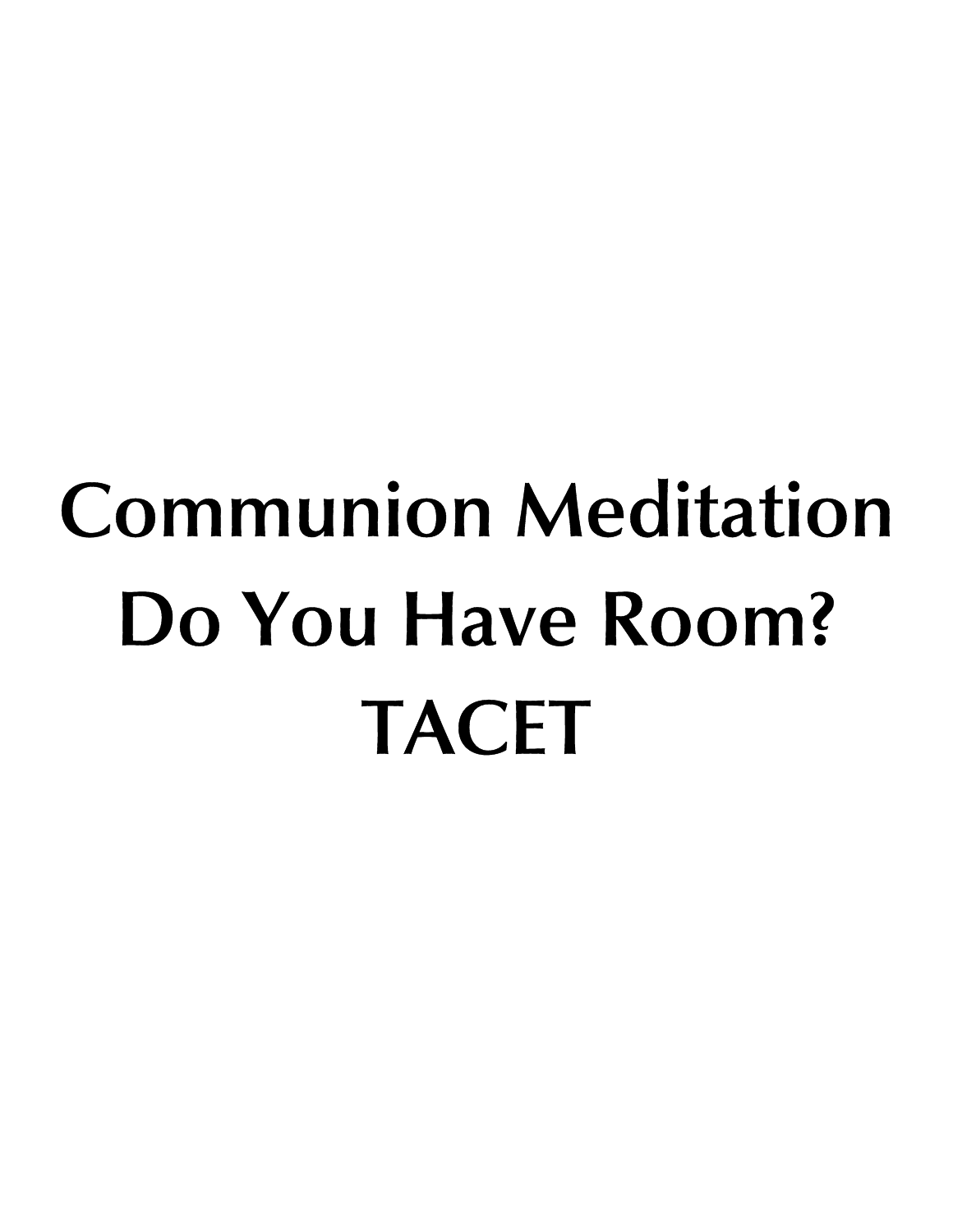#### Trumpet in Bb

# Joy to the World



 $mp$ 

 $m f$